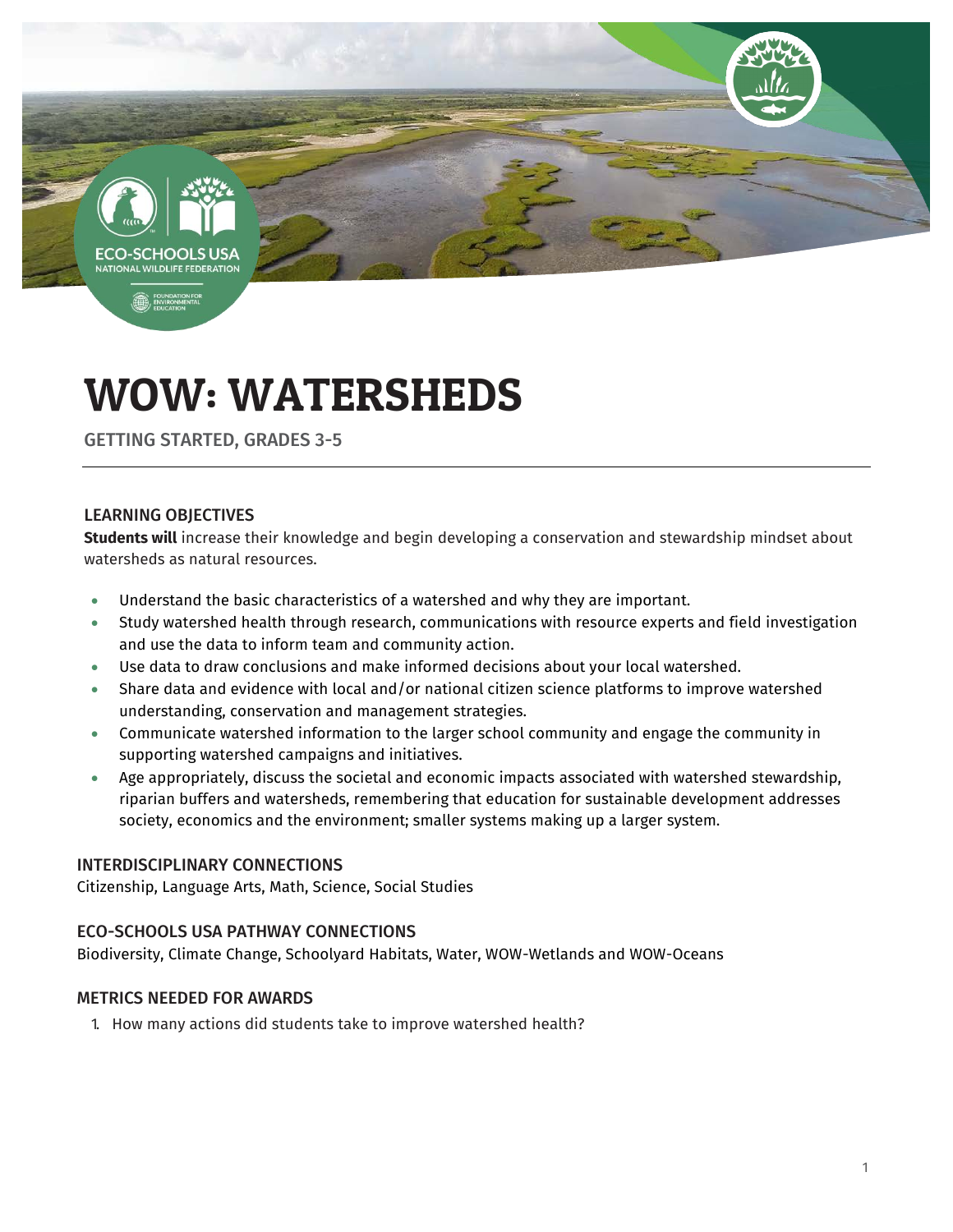



#### UN'S SUSTAINABLE DEVELOPMENT GOALS – CONNECTIONS TO PATHWAY <http://www.un.org/sustainabledevelopment/sustainable-development-goals/>



# ARE YOU A GLOBE SCHOOL?

The Global Learning and Observations to Benefit the Environment (GLOBE) Program is an international science and education program that provides students and the public worldwide with the opportunity to participate in data collection and the scientific process, and contribute meaningfully to our understanding of the Earth system and global environment. **Learn more at >>** <http://www.nwf.org/Eco-Schools-USA/GLOBE.aspx>

**Below are protocol connections to the Watershed audit.** (Optional, but recommended.)

#### **Atmosphere Protocols**

Aerosols | Air Temperature | Clouds | Precipitation | Surface Temperature

#### **Pedosphere Protocols**

Soil Characterization | Soil Fertility | Soil pH | Soil Temperature

#### **Hydrosphere Protocols**

Dissolved Oxygen | Freshwater Macroinvertebrates | Mosquitos | Nitrates | pH | Salinity | Water Temperature | Water Transparency

# **Biosphere Protocols**

Arctic Bird Migration | Green Up/Green Down | Land Cover Classification

# MATERIALS

Internet for research and data collection | GPS coordinates | water and soil test kits | macroinvertebrate kits | regional or state plant and animal field guides | Secchi disk\*

# **\*DIY Secchi Disk**

- <https://zebrazapps.com/embed/#/b2f40eb4598249c19bc3028ca532eb55>
- <http://www.des.nh.gov/organization/divisions/water/wmb/vlap/documents/secchi.pdf>